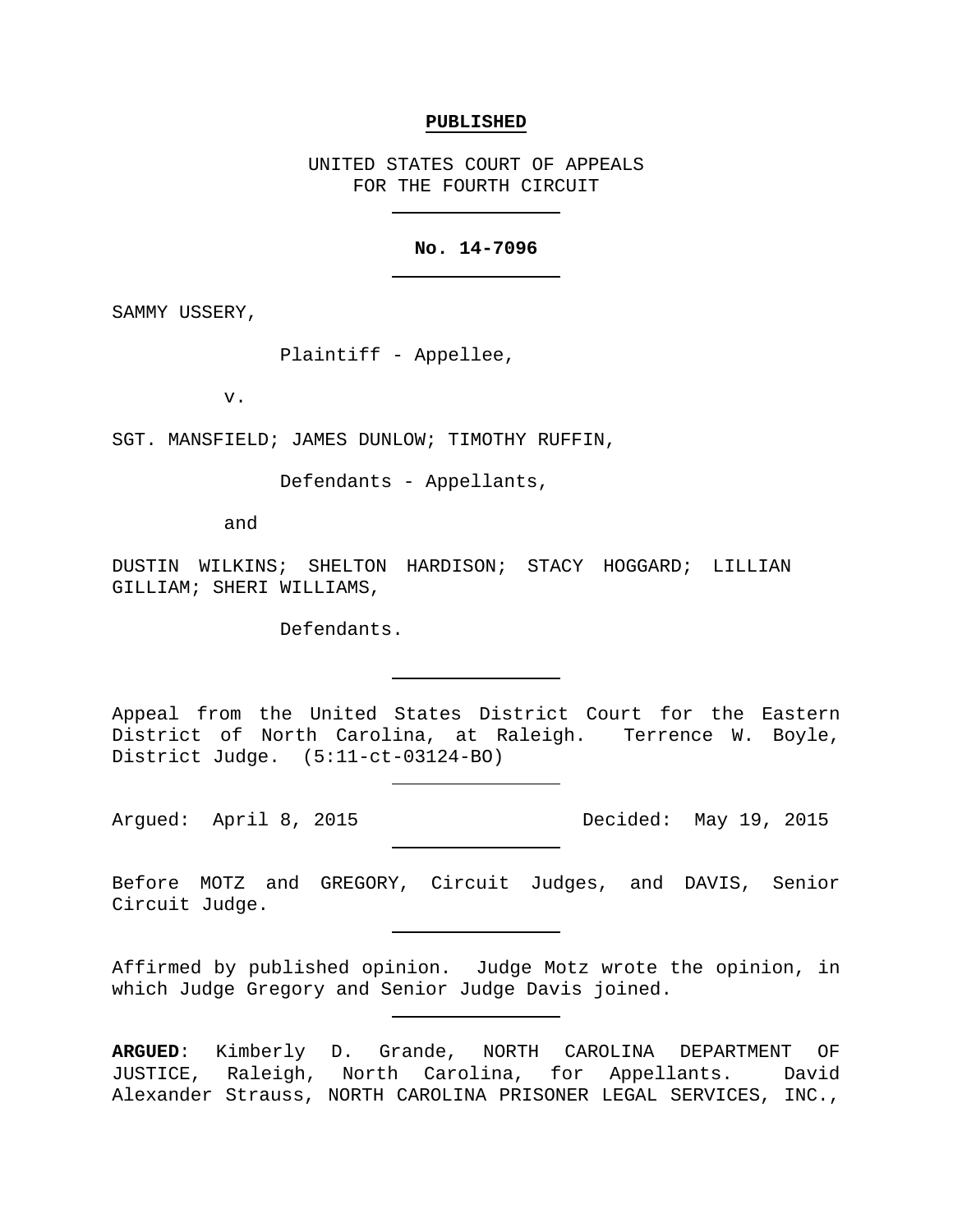Raleigh, North Carolina, for Appellee. **ON BRIEF**: Roy Cooper, North Carolina Attorney General, NORTH CAROLINA DEPARTMENT OF JUSTICE, Raleigh, North Carolina, for Appellants.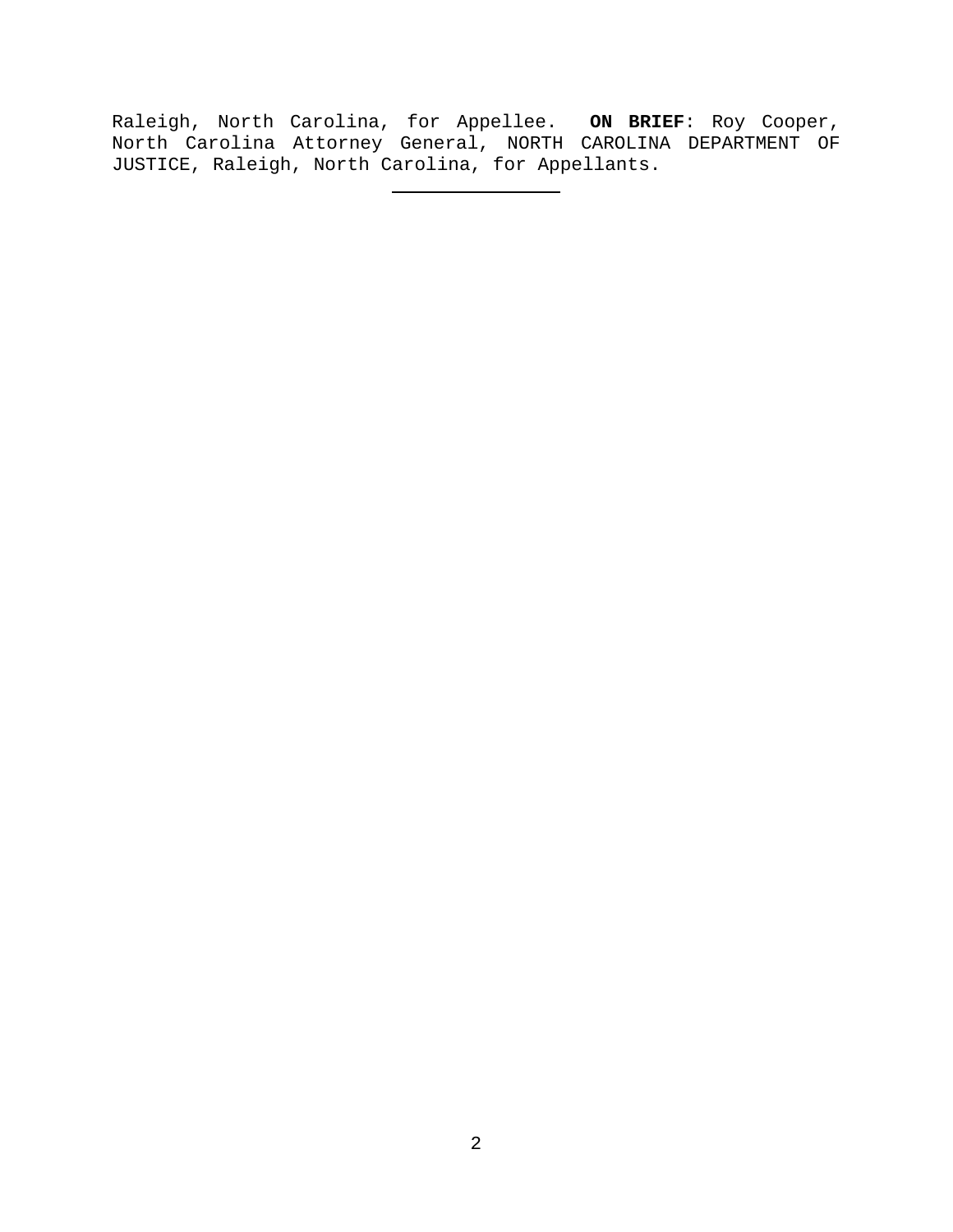DIANA GRIBBON MOTZ, Circuit Judge:

Sammy Ussery brings this action pursuant to 42 U.S.C. § 1983, maintaining that a team of correctional officers employed excessive force when they forcibly extracted him from his prison cell. The district court denied the officers' motion for summary judgment on the basis of qualified immunity. The officers appeal and, for the reasons that follow, we affirm.

I.

The cell extraction at the center of this case occurred on July 9, 2008. At that time, Ussery was incarcerated at Bertie Correctional Institution in Windsor, North Carolina, where the appellants -- Sgt. David Mansfield and Officers James Dunlow and Timothy Ruffin -- were employed. The parties agree that the correctional officers, supervised by Sgt. Mansfield, forcibly removed Ussery from his cell, but they dispute many facts involved in the cell extraction. We consider the facts in the light most favorable to Ussery, the non-movant. See PBM Products, LLC v. Mead Johnson & Co., 639 F.3d 111, 119 (4th Cir. 2011).

Ussery contends that he and Sgt. Mansfield had "an antagonistic relationship," in part because of racial tension. He maintains that correctional officers had searched or "tossed" his cell numerous times in the days immediately preceding the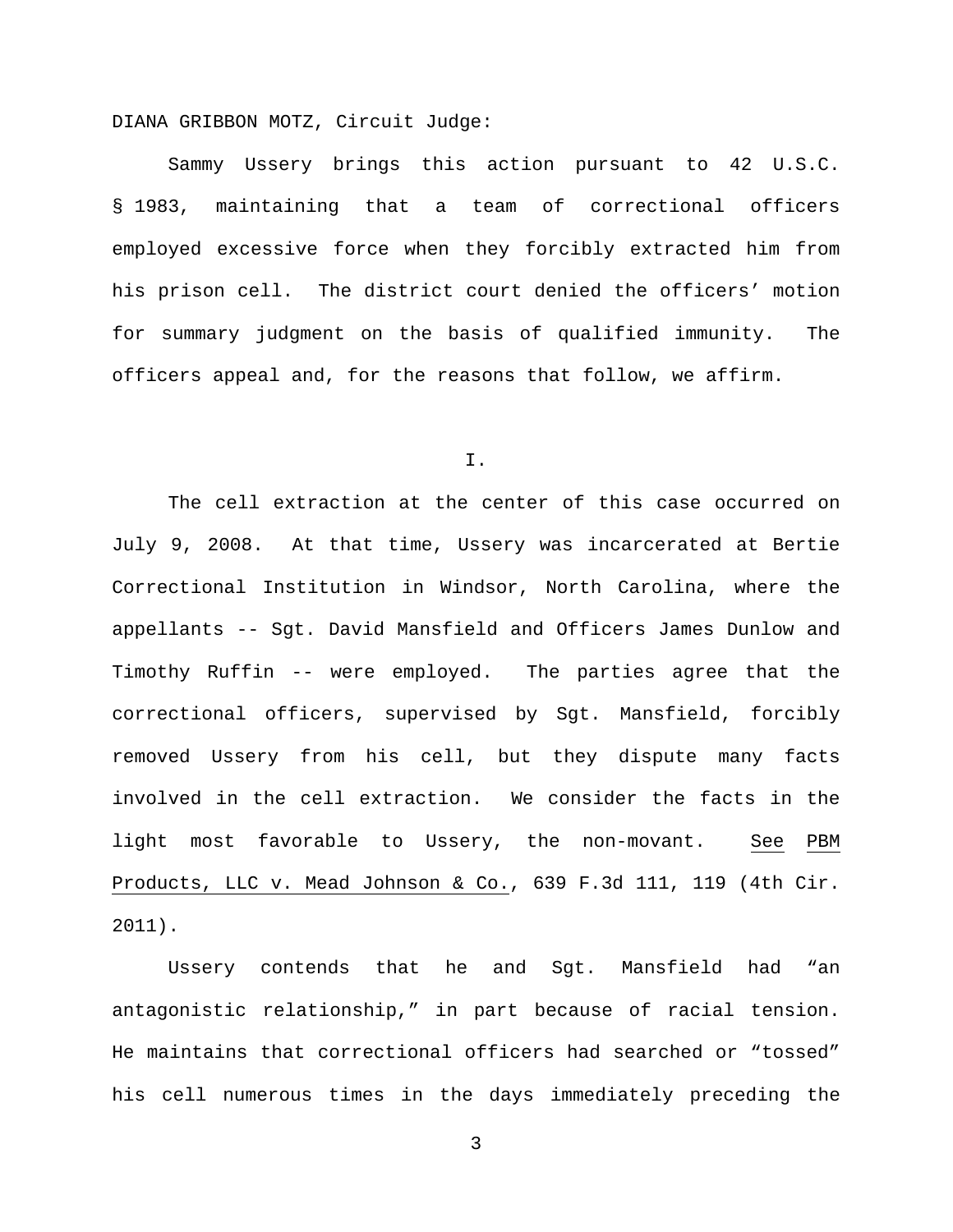extraction, but never found any weapons or other contraband. On the morning of July 9, Sgt. Mansfield approached Ussery's cell and ordered him to exit. Ussery, fearing that his cell would be ransacked, refused to do so. In response, Sgt. Mansfield shot a burst of pepper spray into Ussery's cell. Ussery still would not leave the cell.

Sgt. Mansfield then assembled an extraction team of five correctional officers, including Officers Dunlow and Ruffin. A sixth officer videotaped the extraction, pursuant to prison policy. Sgt. Mansfield told the extraction team that Ussery had a weapon and had threatened to harm anyone who entered his cell. Ussery maintains he made no such threat, and apparently, no weapon was ever found.

Sgt. Mansfield ordered Ussery's cell unlocked, and the extraction team entered and restrained Ussery on the floor. According to Ussery, members of the extraction team then beat him repeatedly in the head and face with batons, punches, and kicks; he maintains that Sgt. Mansfield "kicked and stomped" on him. Eventually the extraction team cuffed Ussery's hands behind his back, shackled his feet together, and carried him out of his cell –- holding him by the cuffs and shackles in a position Ussery characterizes as "hogtied." At least one witness reported seeing blood on the floor, marking the path from Ussery's cell to the holding cage, to which the officers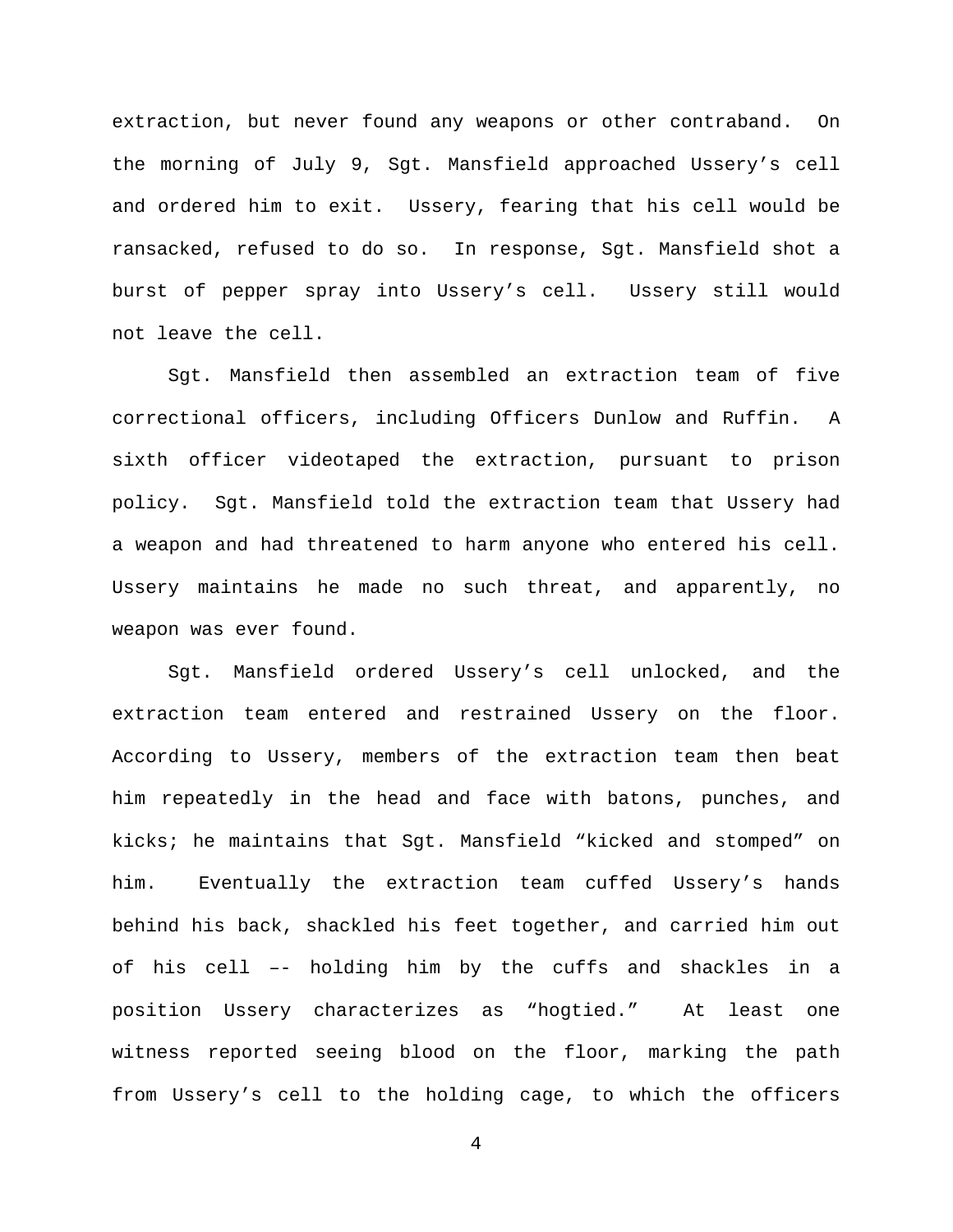took him. In the holding cage, Ussery was belligerent and initially resisted efforts to clean him up.

The video of this incident depicts events consistent with Ussery's account of the incident in some respects. As the district court noted, the viewer of the video can see that there is "a disturbance" in Ussery's cell during the extraction; that "someone begins to punch Ussery, but it is unclear which guard is doing so"; that "[a]t one point, the movement of Mansfield's body suggests that Mansfield may be kicking Ussery"; that Ussery is "cuffed or shackled" and "carried with his body facing toward the ground . . . by the shackles"; that he appears "bloody and [has] facial injuries" after the extraction; and that he is "verbally aggressive in the holding [cage]." But as the court also noted, a viewer cannot discern additional details about the extraction because Sgt. Mansfield stood in front of the camera, "obstructi[ng]" the view of the cell, during most of the extraction.

Later in the day of the extraction, officers transported Ussery to Bertie County Memorial Hospital for emergency medical treatment. There, doctors prescribed Ussery morphine for his pain and used antibiotic ointment and wound adhesives to treat his contusions. Ussery maintains that "[a]s a direct and proximate result" of the officers' beating, he "suffered severe lacerations above his right eye and behind his left ear . . .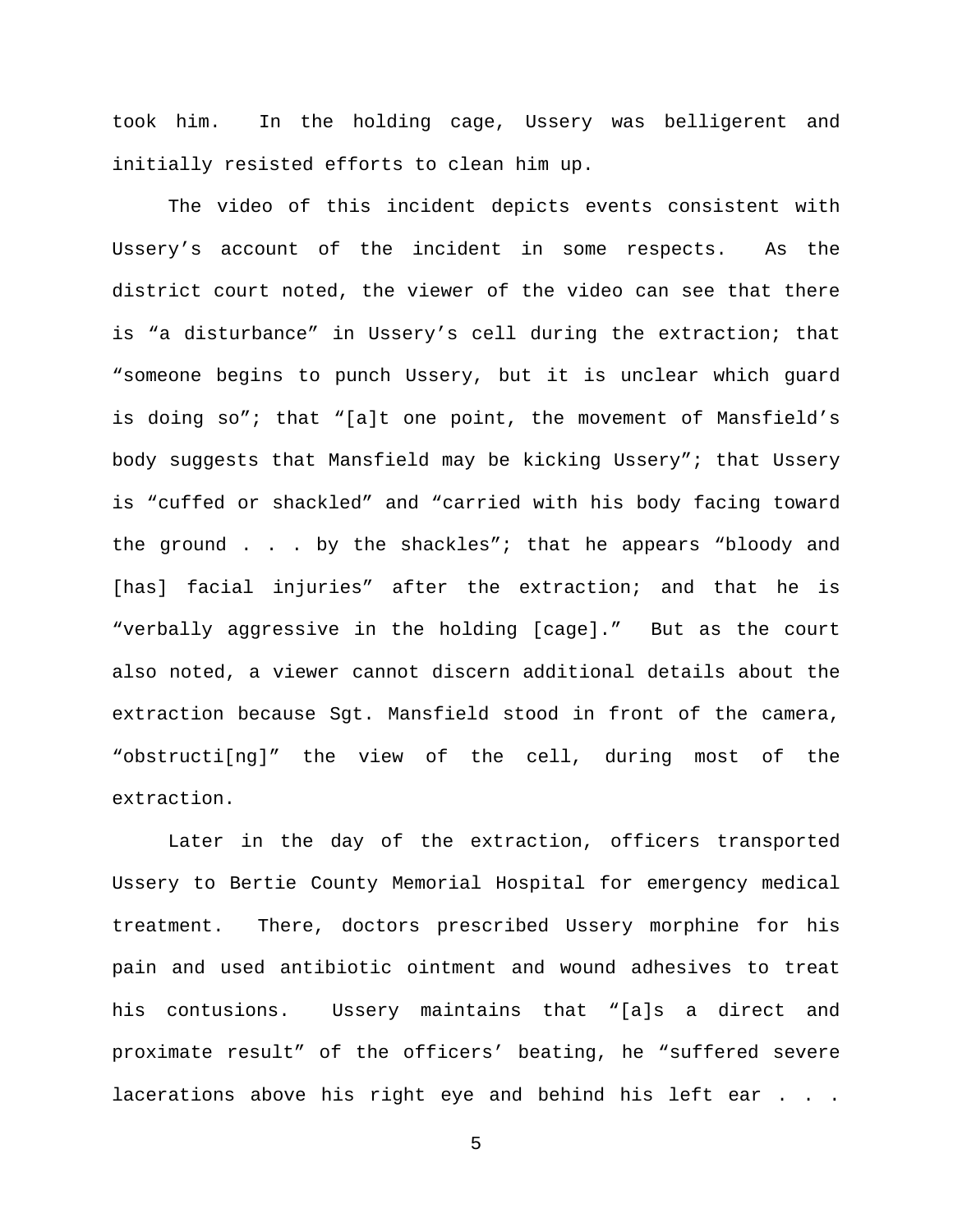[and] extensive bruising of his head, neck, face, chest, and hands." He further maintains that "[m]edical records indicate that as a result of his injuries, [he] suffered increased bilateral hearing loss, neck pain, loss of vision in his right eye, chronic swelling and loss of feeling in his hands and knee, and recurring migraines," causing him "physical and emotional pain and suffering, and disability."

About five months after the extraction, the North Carolina Department of Corrections requested that the State Bureau of Investigation conduct an inquiry into the possible "inappropriate use of force by correctional staff during [this] cell extraction." The investigators were ultimately not able to reach a definitive determination as to "whether excessive force was used," but noted that the behavior of the correctional officers on the videotape "appears too aggressive for the situation and would be excessive force." The district attorney involved in the state's investigation of this incident wrote that Sgt. Mansfield's apparent blocking of the cell door during the video was "disturbing" and "precluded [the state] from investigating this matter fully." She concluded that "[b]ecause of the position of the camera operator, this has become a situation where it is the inmate's version versus the officers' version of events."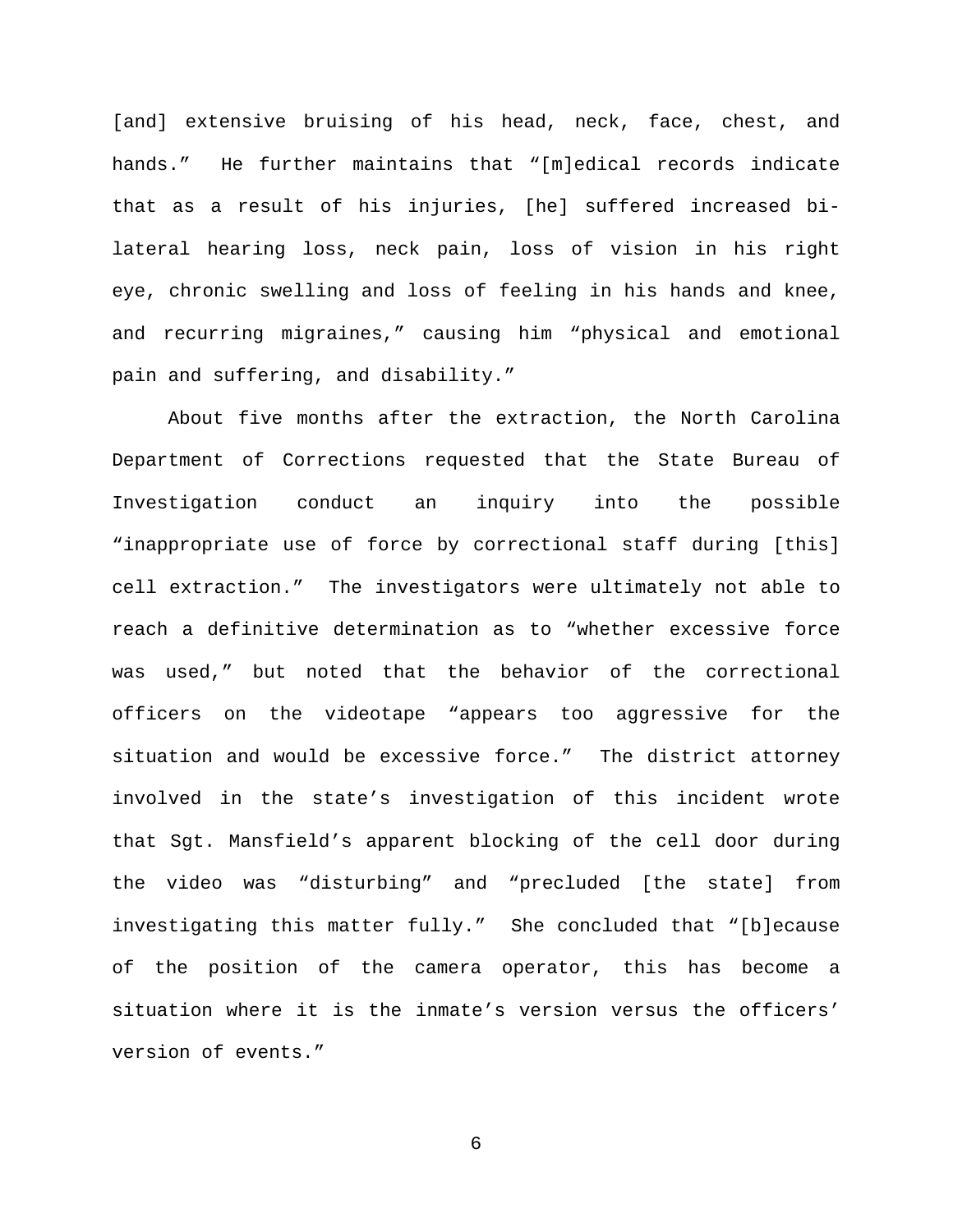Acting pro se, Ussery filed this action, advancing Eighth Amendment excessive force and failure-to-protect claims. The complaint survived a frivolity review pursuant to 28 U.S.C. § 1915. Thereafter, the North Carolina Prisoner Legal Services undertook representation of Ussery in this matter and filed an amended complaint.

In response to Ussery's amended complaint, the officers admit that they forcibly extracted him from his cell when pepper spray proved insufficient to compel him to exit; that he was "escorted" out of his cell by the extraction team; and that he received medical treatment following the extraction. The officers, however, deny kicking or punching Ussery during the extraction. They contend that he suffered nothing more than de minimis injuries. To support that contention, they offer the affidavit of a doctor long employed by the North Carolina Division of Prisons. He opined, based on his examination of the prison's records, (not an examination of Ussery himself), that Ussery "incurred minor injuries including abrasions, contusions, and lacerations," which "healed completely without any lasting ill effects." On the basis of this affidavit, the officers moved for summary judgment, asserting entitlement to qualified immunity. Ussery opposed the motion –- relying on his account of his injuries, statements from some officers and inmates, his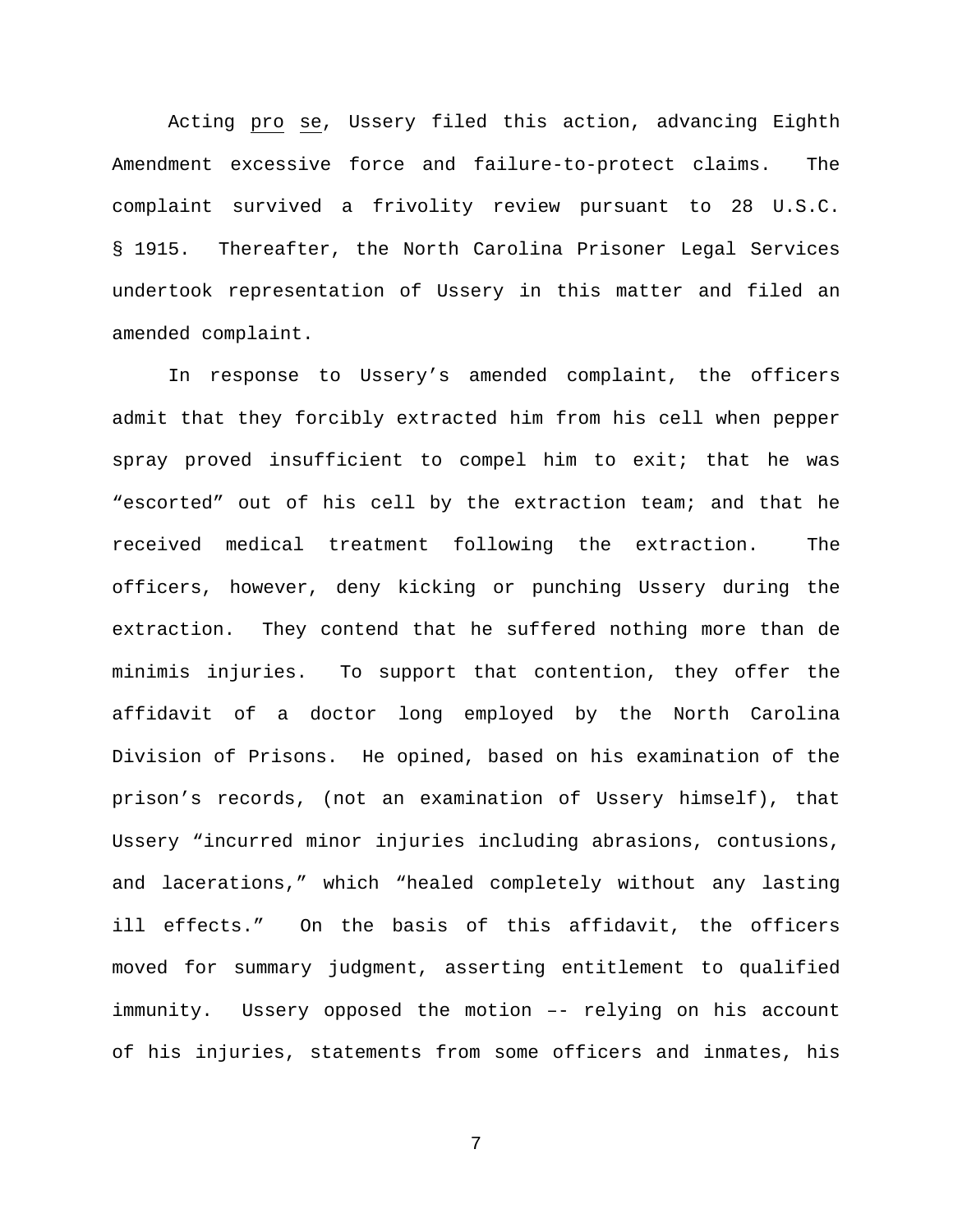medical records, the video, and the report of the state Bureau of Investigation.

The district court granted the officers' motion as to the failure-to-protect claim, but denied the motion as to the excessive force claim against Sgt. Mansfield and Officers Dunlow and Ruffin. $^1$  $^1$  The officers timely noted this appeal.

### II.

The Supreme Court has explained that "the qualifiedimmunity defense shields government agents from liability for civil damages insofar as their conduct does not violate clearly established statutory or constitutional rights of which a reasonable person would have known." Behrens v. Pelletier, 516 U.S. 299, 305 (1996) (internal quotation marks and alterations omitted). As the parties agree, the law clearly established at the time of the extraction governs the entitlement to qualified immunity here. Further, they agree that Norman v. Taylor, 25 F.3d 1259 (4th Cir. 1994) (en banc), provides the legal framework for determination of that question.

<span id="page-7-0"></span> $1$  Ussery's complaint also names as defendants several other officers but he did not perfect service on them. The district court therefore dismissed the complaint as to them. In addition, the complaint alleges a state law negligence claim not addressed by the parties in the summary judgment papers or resolved by the district court.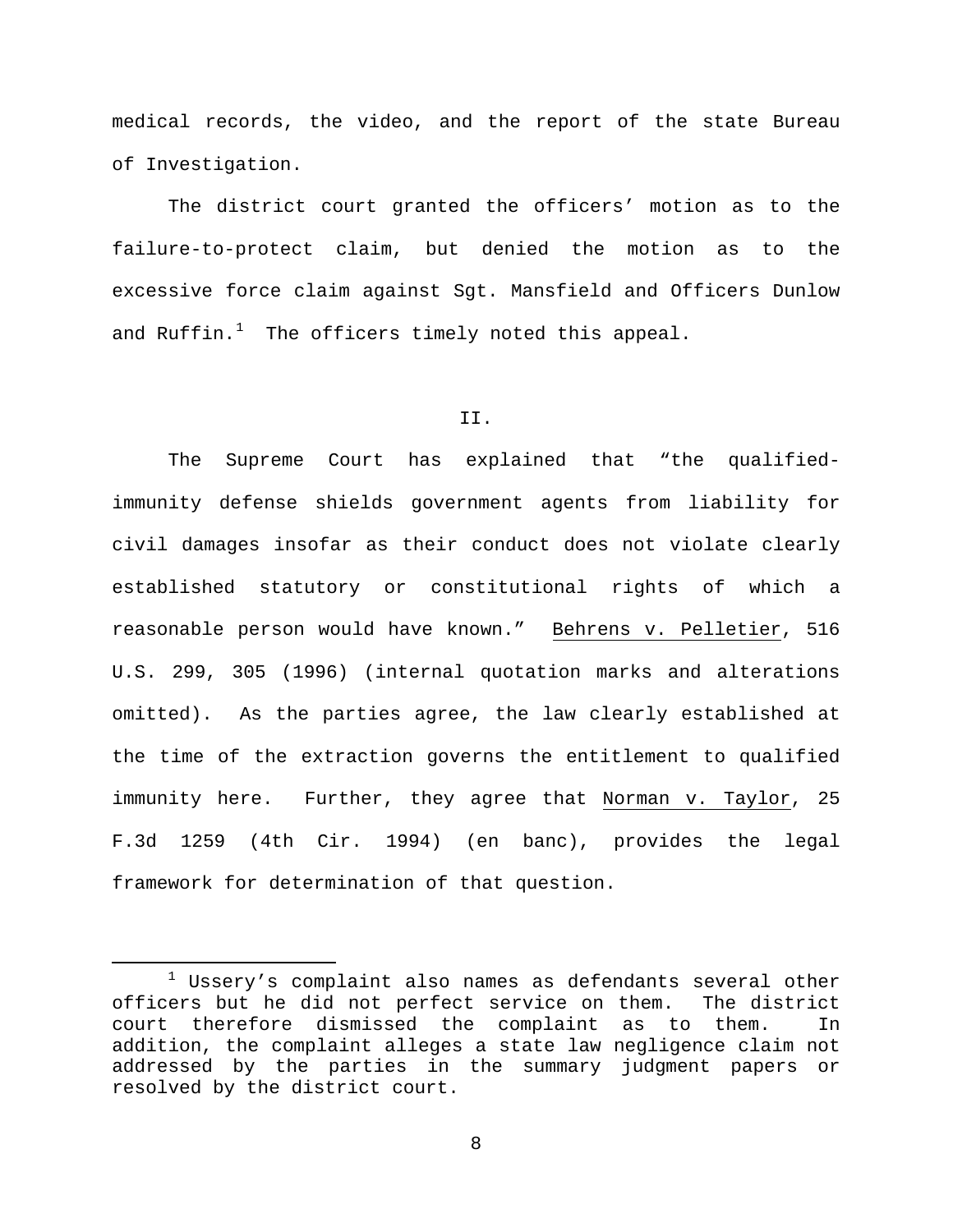In Norman, this court held that "absent the most extraordinary circumstances, a plaintiff cannot prevail on an Eighth Amendment excessive force claim if his injury is de minimis." Id. at 1263. The Supreme Court expressly abrogated Norman in Wilkins v. Gaddy, 559 U.S. 34, 38-39 (2010). The Court held in Wilkins that "[a]n inmate who is gratuitously beaten by guards does not lose his ability to pursue an excessive force claim merely because he has the good fortune to escape without serious injury." Id. at 38. We have subsequently concluded, however, that where the alleged use of force occurred prior to Wilkins, a defendant's entitlement to qualified immunity turns on whether that force "was objectively reasonable in view of the clearly established law at the time of the alleged event" -- i.e., the law as set forth in Norman. See Hill v. Crum, 727 F.3d 312, 321, 322 (4th Cir. 2013).

To prevail, then, an inmate like Ussery, seeking relief for excessive force deployed before the issuance of Wilkins in 2010, must establish either that he sustained more than de minimis injuries or that the defendants' use of force was "of a sort repugnant to the conscience of mankind and thus expressly outside the de minimis force exception." Norman, 25 F.3d at 1263 n.4 (internal quotation marks and citation omitted). With this standard in mind, we turn to the case at hand.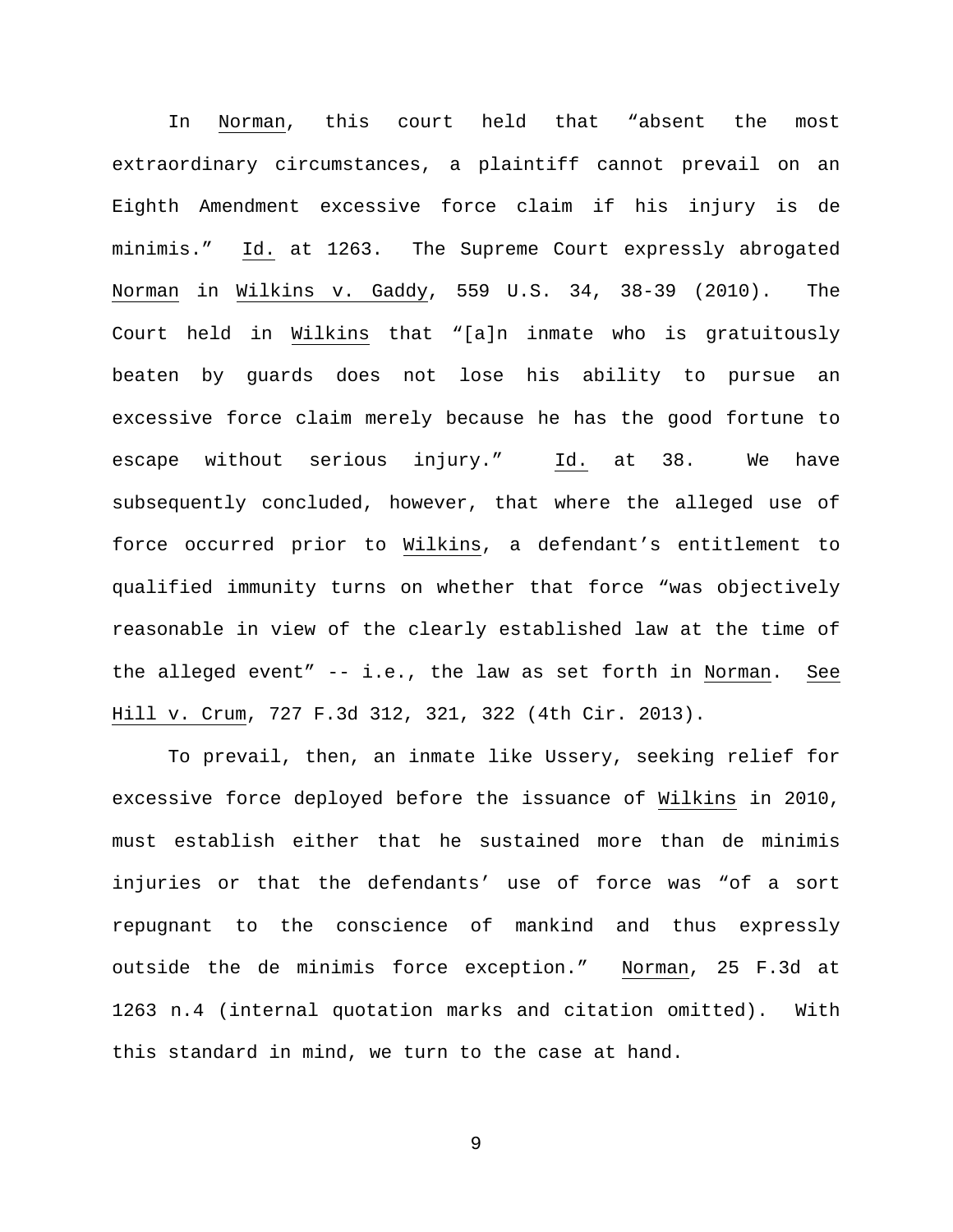Before reaching the merits of Ussery's excessive force claim, we must first address our jurisdiction over this interlocutory appeal.

III.

In Mitchell v. Forsyth, 472 U.S. 511, 530 (1985), the Supreme Court held that "a district court's denial of a claim of qualified immunity, to the extent that it turns on an issue of law, is an appealable 'final decision' within the meaning of 28 U.S.C. § 1291 notwithstanding the absence of a final judgment."

The Court clarified the scope of interlocutory review of a denial of qualified immunity in Johnson v. Jones, 515 U.S. 304 (1995). There, a unanimous Court held that when a district court denies summary judgment to a defendant seeking qualified immunity "only" on the basis of "'evidence sufficiency,' i.e., which facts a party may, or may not, be able to prove at trial," the order does not provide the basis for an interlocutory appeal. Id. at 313. See also Iko v. Shreve, 535 F.3d 225, 234 (4th Cir. 2008) (separating "purely legal questions relating to qualified immunity that can and should be resolved at this [summary judgment] stage in the litigation" from "the district court's assessment of whether genuine issues of material fact make summary judgment inappropriate," which is not an appealable final order).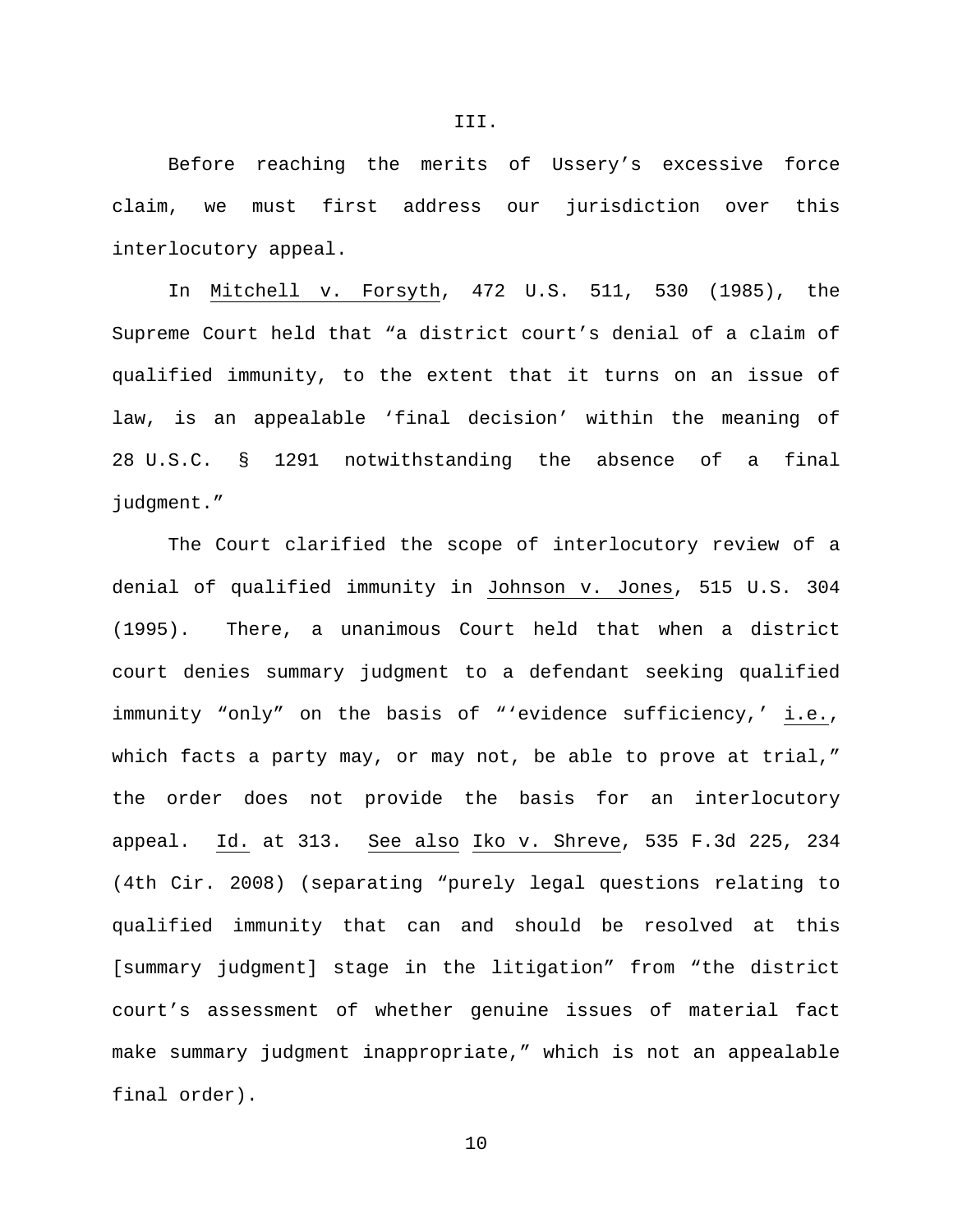In resolving the officers' contention that qualified immunity entitles them to summary judgment on Ussery's excessive force claim, the district court first determined that "[t]aking the facts in the light most favorable to plaintiff, there was some injury to plaintiff. The degree of injury suffered is at most unclear within the record before the court." The court continued that, "regardless of the extent of the injury, on the record before the court . . . there remains a question of fact as to whether there are extraordinary circumstances so repugnant to the conscience of mankind that even in spite of de minimis injuries plaintiff could prevail on his excessive force claim." (internal quotation marks and citation omitted). The district court concluded that "[b]ased on the record before [it], defendants are not entitled to qualified immunity."

Johnson prohibits us from reviewing on interlocutory appeal the district court's conclusion that the record does not definitively indicate the extent of Ussery's injuries. Thus we cannot and do not review the district court's assessment of the evidence. However, in denying summary judgment, the district court necessarily held that Ussery could satisfy the Norman standard. To be sure, the court did not expressly state that Ussery could establish a violation of clearly established law under Norman. But to deny the officers' motion for summary judgment, the court had to reach that conclusion. We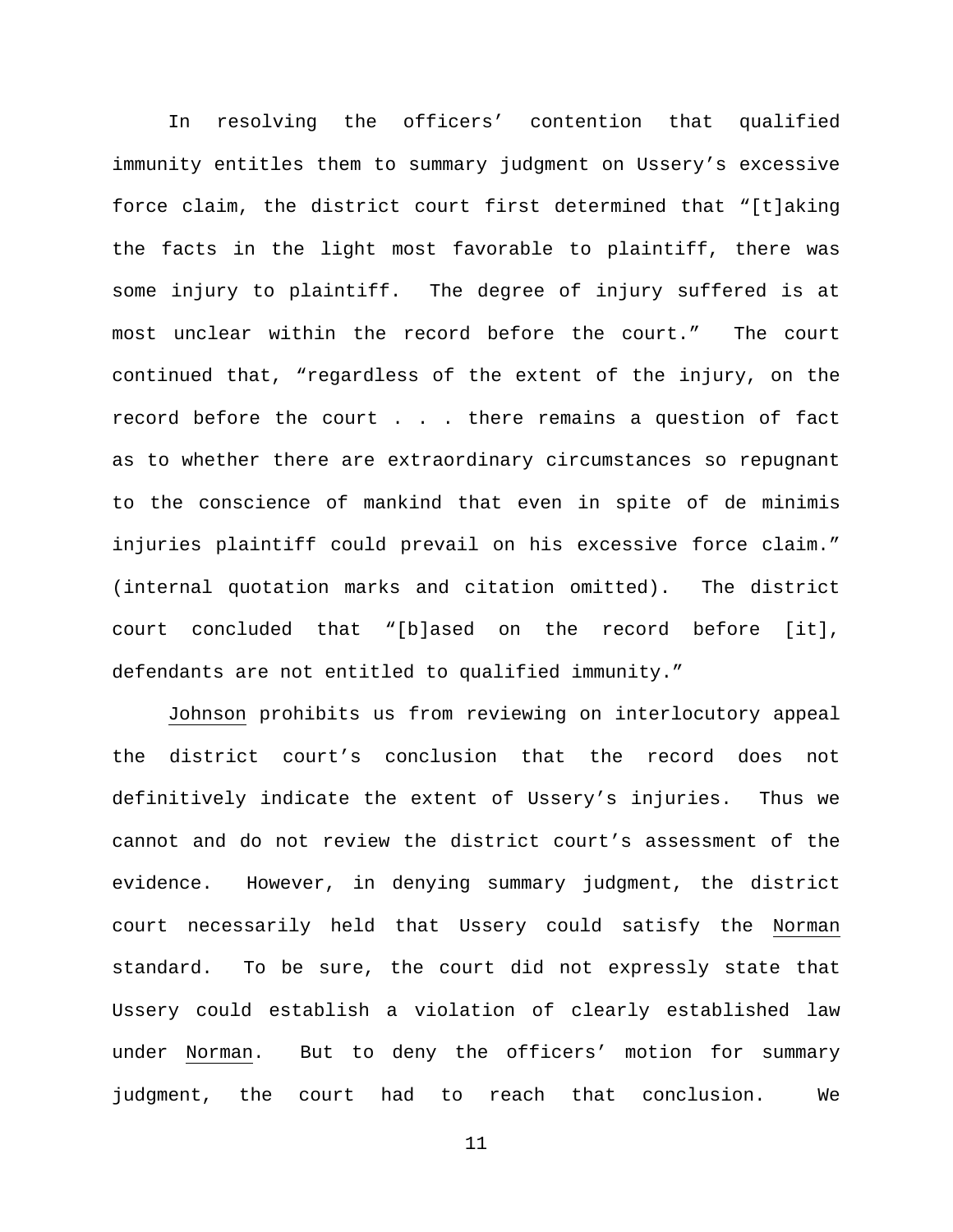undoubtedly have jurisdiction to review that purely legal conclusion. See Smith v. Ray, 781 F.3d 95, 100 (4th Cir. 2015) ("[O]n appeal from the denial of summary judgment on the basis of qualified immunity, we merely decide whether on the facts assumed by the district court for summary judgment purposes, the defendant was entitled to qualified immunity."). $^{2}$  $^{2}$  $^{2}$  Indeed, while Ussery contends in his brief that we lacked any jurisdiction over this appeal, at oral argument, he conceded that we do have jurisdiction to resolve this limited question.

Our jurisdiction in cases such as this is circumscribed but critical. For the Supreme Court has made plain that qualified immunity "is an immunity from suit rather than a mere defense to liability" and "is effectively lost if a case is erroneously

<span id="page-11-0"></span> $2$  We note that an order denying summary judgment on the basis of qualified immunity would be entirely unreviewable if the defendant officers conceded that Ussery's version of the facts would establish that the officers violated clearly established law. For example, in Culosi v. Bullock, the parties agreed that the qualified immunity inquiry turned on a factual question: was the shooting death of the plaintiff the result of an intentional act by a police officer, or an accidental discharge of the officer's gun? 596 F.3d 195, 200 (4th Cir. 2010). The defendants did not argue that even if the shooting was intentional, they would nonetheless be entitled to qualified immunity -- so no purely legal dispute remained between the parties. Rather, "the version of facts ultimately accepted by<br>the fact finder w[ould] dictate the outcome of the  $factor$  fact finder  $w[ound]$  dictate the outcome of constitutional inquiry." Id. at 200 n.6 (emphasis in original omitted). Accordingly, we lacked jurisdiction over that appeal. By contrast, the officers in this case challenge both legal and factual conclusions of the district court, and our interlocutory jurisdiction permits review of the legal conclusions.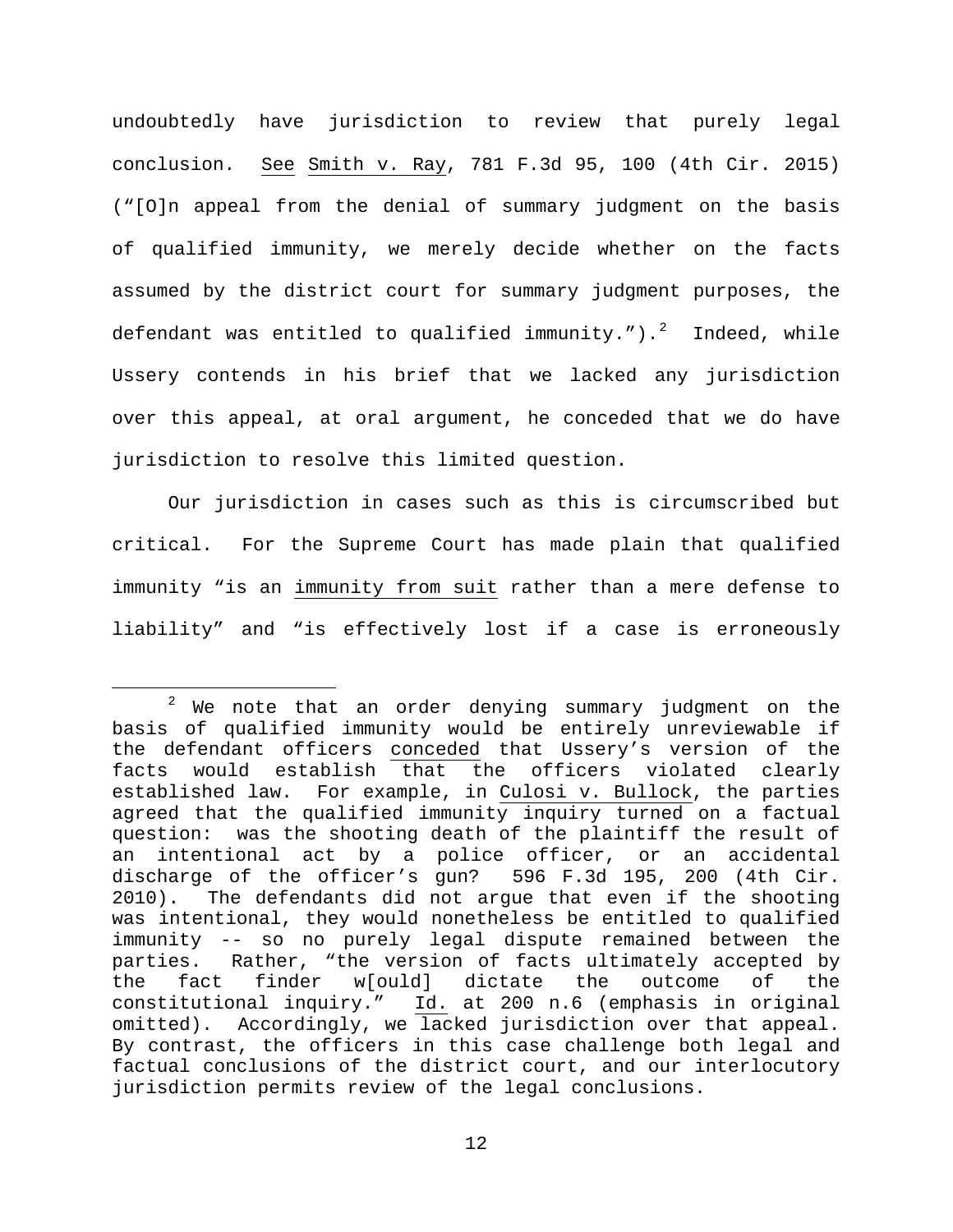permitted to go to trial." Mitchell, 472 U.S. at 526 (emphasis in original).

### IV.

We thus turn to the sole question over which we have jurisdiction: whether the district court properly concluded that the officers were not entitled to summary judgment under Norman.

The officers contend that Ussery suffered only de minimis injuries and so cannot satisfy the requirements for an excessive force claim under Norman. Blue Br. 8, 16-21. We disagree. During the decade when Norman was good law, we never articulated a precise definition of what constitutes a de minimis injury. Nevertheless, our opinions from that period clearly illustrate that whether a plaintiff has satisfied the Norman standard depends on the particular facts of his case.

Ussery maintains that the officers caused "severe lacerations," "extensive bruising," "increased bi-lateral hearing loss," "loss of vision in his right eye," "chronic swelling and loss of feeling," "recurring migraines," and "physical and emotional pain and suffering" -- all of which resulted in "last[ing] physical and emotional damage." Many of these injuries could have an enduring impact on health and wellbeing. These are the sort of injuries that may affect mobility,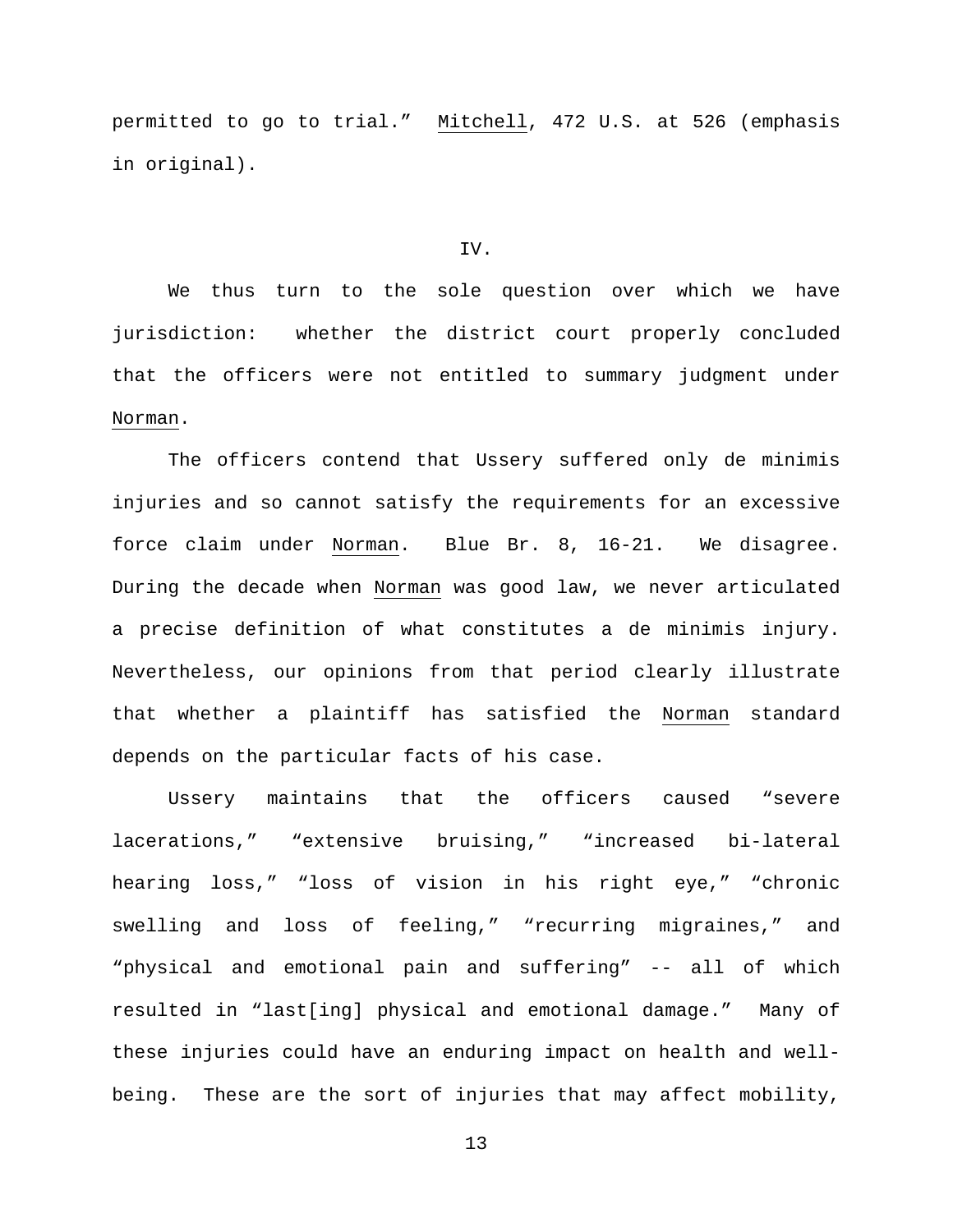sensory capabilities, emotional stability, and other daily functions for an extended period of time. $3$  And while we have held that "temporary swelling and irritation" constitute only de minimis injury under Norman, see Taylor v. McDuffie, 155 F.3d 479, 484 (4th Cir. 1998), overruled in part by Wilkins, 559 U.S. 34 (2010), we have also recognized that to satisfy Norman an inmate "need not show that . . . force caused an 'extreme deprivation' or 'serious' or 'significant' pain or injury." Williams v. Benjamin, 77 F.3d 756, 761 (4th Cir. 1996) (quoting Hudson v. McMillian, 503 U.S. 1, 9 (1992)).

Moreover, on numerous occasions, applying the Norman standard, we have concluded that injuries comparable to –- and arguably less severe than -- those Ussery maintains he suffered were not de minimis. See, e.g., Orem v. Rephann, 523 F.3d 442, 448 (4th Cir. 2008) (holding that just two uses of a taser – even if only "for a few seconds" at a time –- caused more than de minimis injury when the plaintiff "experience[d] electric

<span id="page-13-0"></span> <sup>3</sup> Arguing to the contrary, the officers attempt to ignore Ussery's detailed account of his injuries, the medical records and witness statements he offered, and the video showing him during and after the extraction. The officers rely instead on the affidavit of a longtime prison physician who, without examination of Ussery, opined that his injuries were not serious. A factfinder may or may not ultimately agree with that<br>assessment. But the district court concluded that "the degree But the district court concluded that "the degree of injury suffered" by Ussery was "unclear" on the evidence before it. As we have explained above, we lack jurisdiction to resolve on interlocutory appeal this issue of "evidence sufficiency." Johnson, 515 U.S. at 313.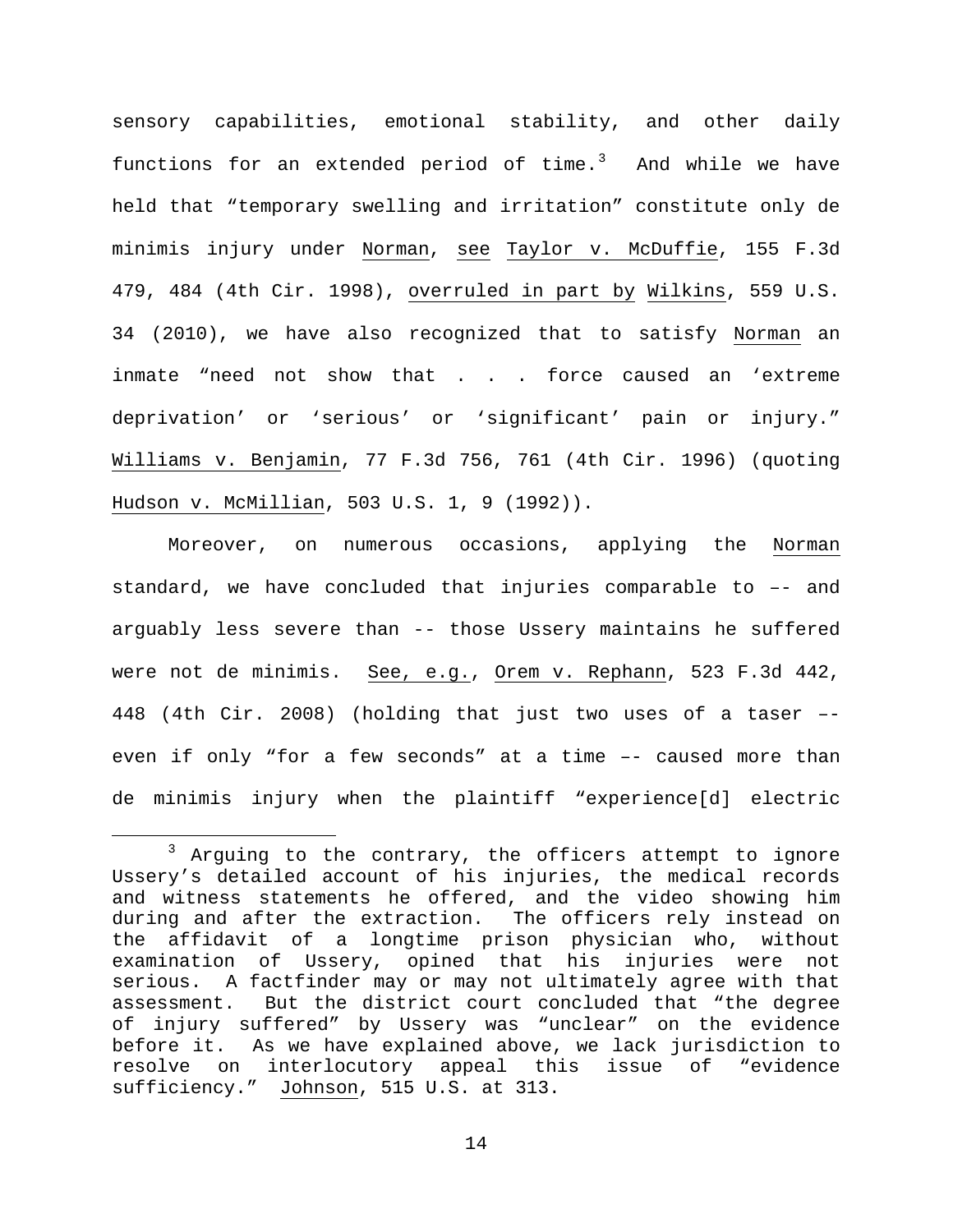shock, pain, and developed a scar"); Young v. Prince George's Cnty., 355 F.3d 751, 758 n.3 (4th Cir. 2004) (holding that "a contusion, cut to his lips, bruises, lesions to his wrist, and a strained neck and back" exceed the de minimis threshold); Robles v. Prince George's Cnty., 302 F.3d 262, 270 (4th Cir. 2002) (holding that where law enforcement officers restrained and abandoned an arrestee for ten minutes, causing him to "fe[el] frightened, vulnerable, and humiliated when left alone and immobile in the dark parking lot," such that "in the months following the incident he had trouble sleeping and was scared to leave his home, . . . [t]he resulting injury was more than de minimis").

Finally, we note the telling fact that the North Carolina Department of Corrections initiated an investigation into the cell extraction. At the very least, this investigation indicates that the state itself regarded the cell extraction as cause for alarm that might have resulted in more than de minimis injuries. The Department would hardly have launched such an investigation if there were no dispute that "the injury resulting from that force was not excessive." Stanley v. Hejirika, 134 F.3d 629, 637 (4th Cir. 1998).

Accordingly, given our obligation to take the facts in the light most favorable to Ussery, we must conclude that the